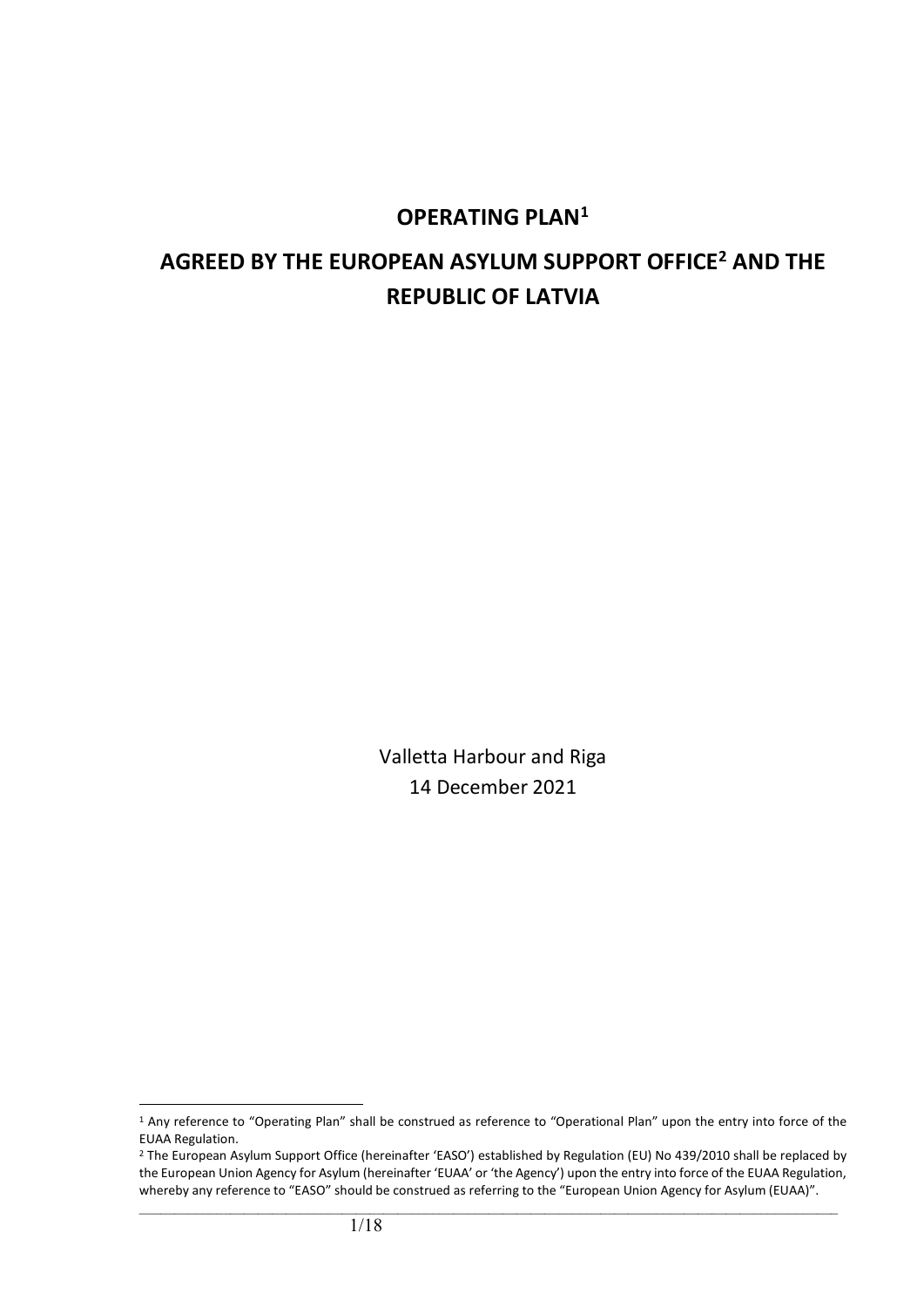The Executive Director of the European Asylum Support Office (hereinafter 'EASO')

and

The Minister of the Interior of the Republic of Latvia (hereinafter 'Member State'),

Having regard to Regulation (EU) No 439/2010 of the European Parliament and of the Council of 19 May 2010 establishing a European Asylum Support Office<sup>[3](#page-1-0)</sup> (hereinafter referred to as 'EASO Founding Regulation'), and in particular Articles 2, Article 8, 10 and 13 to 23 thereof.<sup>[4](#page-1-1)</sup>

Having regard to the Operating Plan (hereinafter 'the Plan') for the provision of scientific, technical and operational assistance to the Republic of Latvia from 8 September 2021 until 31 December 2021.

Whereas:

On 12 November 2021 the Republic of Latvia requested an extension of the Plan due to sustained pressure on its asylum and reception systems,

Hereby agree to extend the duration of the Operating Plan of 8 September 2021 until 31 March 2022 and to modify the scope of training under Action 1.0.2 to include the possibility of delivering training on core EASO modules to caseworkers and other personnel that could be deployed in case of emergency.

The implementation period of the Plan shall be from 1 January 2022 until 31 March 2022.

The Plan enters into force on the date after it has been signed by both Parties.

EASO shall share a copy of the Plan with the Members of the EASO Management Board for information. The Plan will be made publicly available on the EASO website.

Valletta Harbour and Riga 14 December 2021

Executive Director of the European Asylum Support **Office** 

Minister of the Interior of the Republic of Latvia

Nina Gregori **Marija Golubeva** 

<span id="page-1-0"></span><sup>3</sup> . OJ L 132, 29.5.2010, p. 11-28.

<span id="page-1-1"></span><sup>4</sup> Any reference to the EASO Founding Regulation shall be construed as reference to the EUAA Regulation upon the entry into force of the latter. At the moment of the signature of this Operating Plan the EUAA Regulation has not yet come into application. However, any reference to the draft EUAA Regulation shall be construed as reference to the draft of 03 November 2021 and any reference to the Articles of the draft EUAA Regulation shall be construed as reference to the Articles of the final version of the EUAA Regulation upon its entry into force.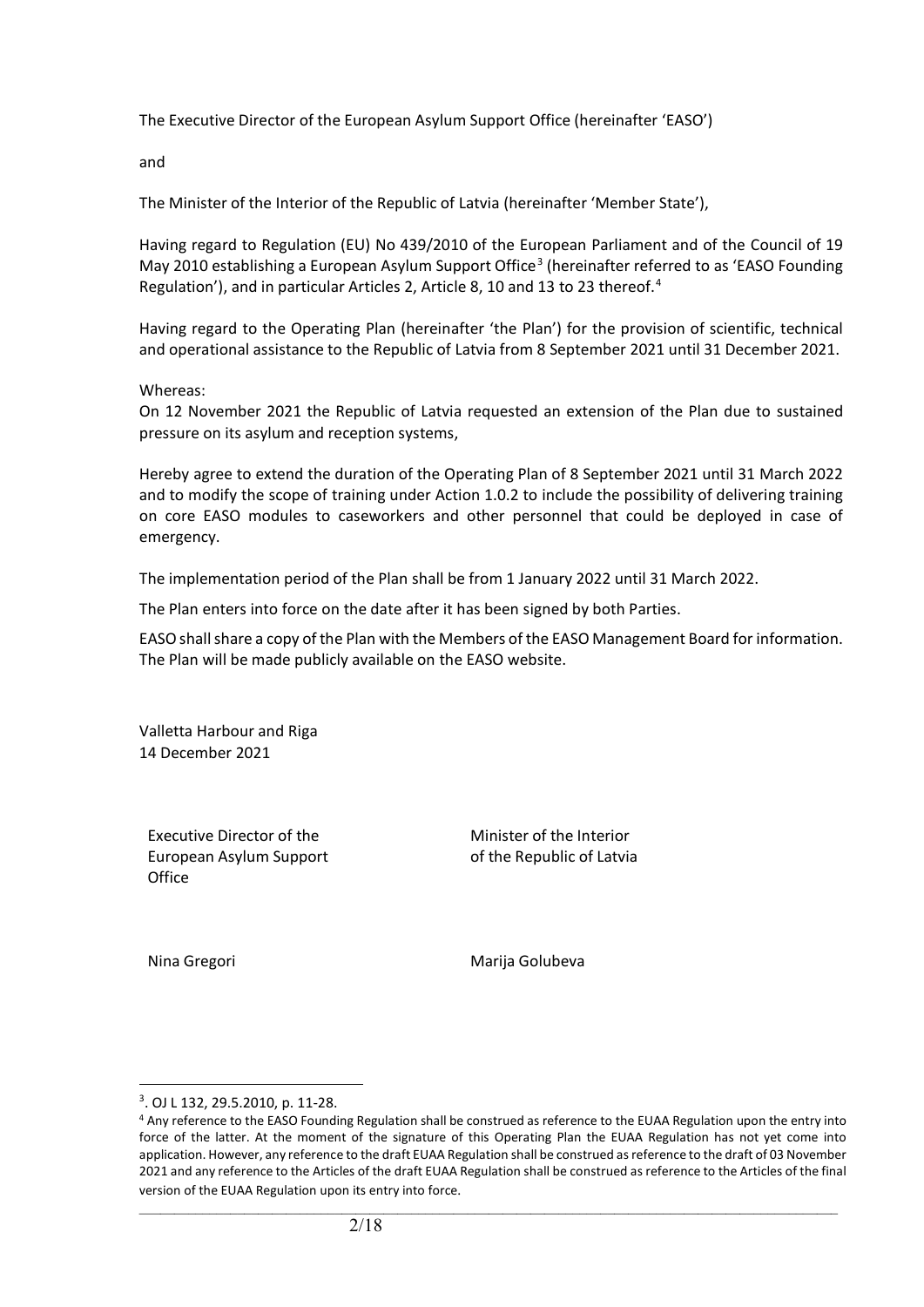## **1.0. INTRODUCTION**

An Operating Plan addresses the specific needs of the requesting Member State(s) with regards to:

• operational and technical needs of the Member State(s) whose asylum and/or reception systems are subject to disproportionate pressure;

And, upon the entry into force of the EUAA Regulation:

- operational and technical reinforcement needs of the Member State(s) facing disproportionate migratory challenges;
- the implementation of its(their) obligations under the Common European Asylum System (CEAS).

The Plan provides the framework for delivery of technical and operational assistance by the European Asylum Support Office, including the deployment of asylum support teams.

# **2.0. OPERATIONAL SITUATION, NEEDS ASSESSMENT AND OBJECTIVES**

In the course of 2021, the Republic of Latvia experienced a sharp increase in the irregular migration flows under a new migration route from Belarus.

In the first two weeks of August, a total of 321 irregular border crossing from Belarus to Latvia have been registered. In particular, with 214 irregular entries, the numbers in the second week of the month doubled compared to 107 in the previous week – thus showing an increasing trend. Mostly, irregular migrants are nationals of Middle East, African and Asian countries<sup>[5](#page-2-0)</sup>.

The new migration route has resulted in a significant increase in the number of asylum applications. In the week of 9-15 August, 250 asylum applications were lodged in Latvia, making it the first EU+ receiving country in per capita terms (130 applications per million inhabitants). Applications more than doubled (+145 %) compared to the previous week, which had already set a record high, with 102 applications lodged<sup>[6](#page-2-1)</sup>. The data are particularly significant in comparison to the numbers registered in 2020, when a total of 147 applications for international protection have been registered in the Republic of Latvia (it is of about 185 the annual average of asylum applications lodged in Latvia between 2018 and 2020)<sup>[7](#page-2-2)</sup>. In total, 454 applications were received in the first thirty-two weeks of 2021 - six times as many as during the same period of 2020 (76).

The changed pattern of the migration flows to Latvia is reflected in the nationality of asylum seekers: 90% of the asylum applications have been presented by Iraqi nationals, $8$  a novel country of origin of applicants in Latvia, while the main countries of origin of asylum seekers registered in 2020 were Belarus, Russian Federation and Syria<sup>[9](#page-2-4)</sup>. While no claimed unaccompanied minors were reported in

<span id="page-2-0"></span> $<sup>5</sup>$  European Commission - Directorate-General For Migration And Home Affairs, Directorate F – Audit &</sup> Situational Awareness, "F.2 – Situational Awareness", Brussels HOME.F.2.001/VI, *Report on the situation at the external EU borders with Belarus*, 16 August 2021.

<span id="page-2-1"></span> $6$  Data from the Office of Citizenship and Migration Affairs for the Republic of Latvia.

<span id="page-2-2"></span> $7$  Data from the Office of Citizenship and Migration Affairs for the Republic of Latvia. Available at: [https://www.pmlp.gov.lv/en/statistics-asylum-seekers-until-2021.](https://www.pmlp.gov.lv/en/statistics-asylum-seekers-until-2021) Last consulted on 18 August 2021.

<span id="page-2-3"></span> $8$  European Commission - Directorate-General For Migration And Home Affairs, Directorate F - Audit & Situational Awareness, "F.2 – Situational Awareness", Brussels HOME.F.2.001/VI, *Report on the situation at the external EU borders with Belarus*, 16 August 2021.

<span id="page-2-4"></span> $9$  Data from the Office of Citizenship and Migration Affairs for the Republic of Latvia. Available at: [https://www.pmlp.gov.lv/en/statistics-asylum-seekers-until-2021.](https://www.pmlp.gov.lv/en/statistics-asylum-seekers-until-2021) Last consulted on 18 August 2021.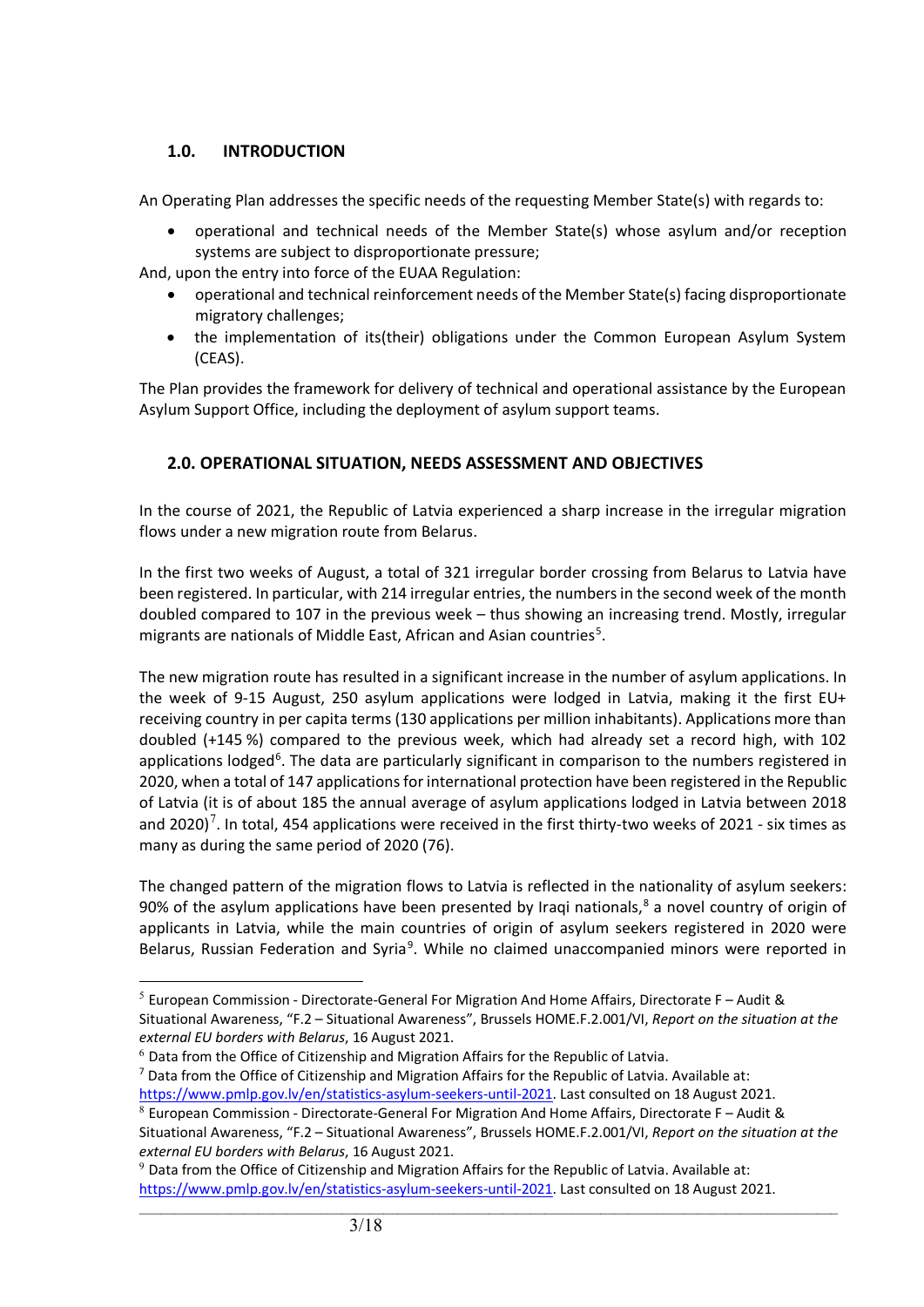2020, some 15 were accounted for in 2021, of which 14 (9 Iraqis and 5 Afghans) in the first half of August.

Due to the steady and unprecedented increase in arrivals, the Republic of Latvia's asylum and reception system reached its capacity limit. As a result, on 10 August 2021, the Republic of Latvia declared the state of emergency in the administrative territories bordering Belarus (Ludza, Krāslava, Augšdaugava and Daugavpils). On 11 August, Latvia activated its contingency plan for the mass influx of asylum seekers.<sup>[10](#page-3-0)</sup>

On 18 August 2021, the Acting Chief of the Office of Citizenship and Migration Affairs of the Ministry of the Interior of the Republic of Latvia, with a letter addressed to the Executive Director of EASO, requested the support of the Agency to implement asylum and reception procedures in a timely manner.

A rapid needs assessment has been conducted by EASO, in close collaboration with the Republic of Latvia's authorities, on 25 August 2021. As a result, priority areas for the provision of immediate support by EASO have been identified.

On 12 November 2021, in view of the sustained on the asylum and reception systems of the Republic of Latvia, the Chief of the Office of Citizenship and Migration Affairs requested the extension of the support provided by EASO until the end of March, 2022.

The specific measures to be implemented are specified in Annex I to the Plan.

The designated Plan Coordinator(s), with the support of the Measure Coordinator(s) where relevant, shall follow up the implementation of the Plan through mechanisms and tools deemed appropriate by the implementing Parties, such as a joint quarterly steering committee or other.

The agreed measures may be subject to annual and/or ad-hoc reviews as necessary to ensure their continued relevance and added value.

#### **3.0. MAIN NATIONAL PARTNERS**

The host Member State's main partners involved in the implementation of this Plan are the following:

| Organisation                | <b>Responsibilities</b>                                                                            |
|-----------------------------|----------------------------------------------------------------------------------------------------|
| Ministry of the Interior of | The Ministry of the Interior (MoI) is the main institution                                         |
| the Republic of Latvia      | responsible to manage and to coordinate the implementation                                         |
| https://www.iem.gov.lv/en   | of the Republic of Latvia's policies and regulations on migration and<br>international protection. |
| Office of Citizenship and   | The Office of Citizenship and Migration Affairs (OCMA) is                                          |
| Migration Affairs of the    | established under the Ministry of Interior of the Republic of Latvia.                              |
| <b>Republic of Latvia</b>   | The OCMA is the national institution responsible for the                                           |
| https://www.pmlp.gov.lv/en  | implementation of the national migration and asylum policies. In                                   |
|                             | particular, the OCMA performs the following functions:                                             |
|                             | development and implementation of the state policy on migration                                    |
|                             | and asylum; maintenance of the population register and                                             |
|                             | registration of residents in the accommodation centers;                                            |
|                             | determination of the legal status of individuals in the country and                                |

<span id="page-3-0"></span> $10$  European Commission - Directorate-General For Migration And Home Affairs, Directorate F – Audit & Situational Awareness, "F.2 – Situational Awareness", Brussels HOME.F.2.001/VI, *Report on the situation at the external EU borders with Belarus*, 16 August 2021.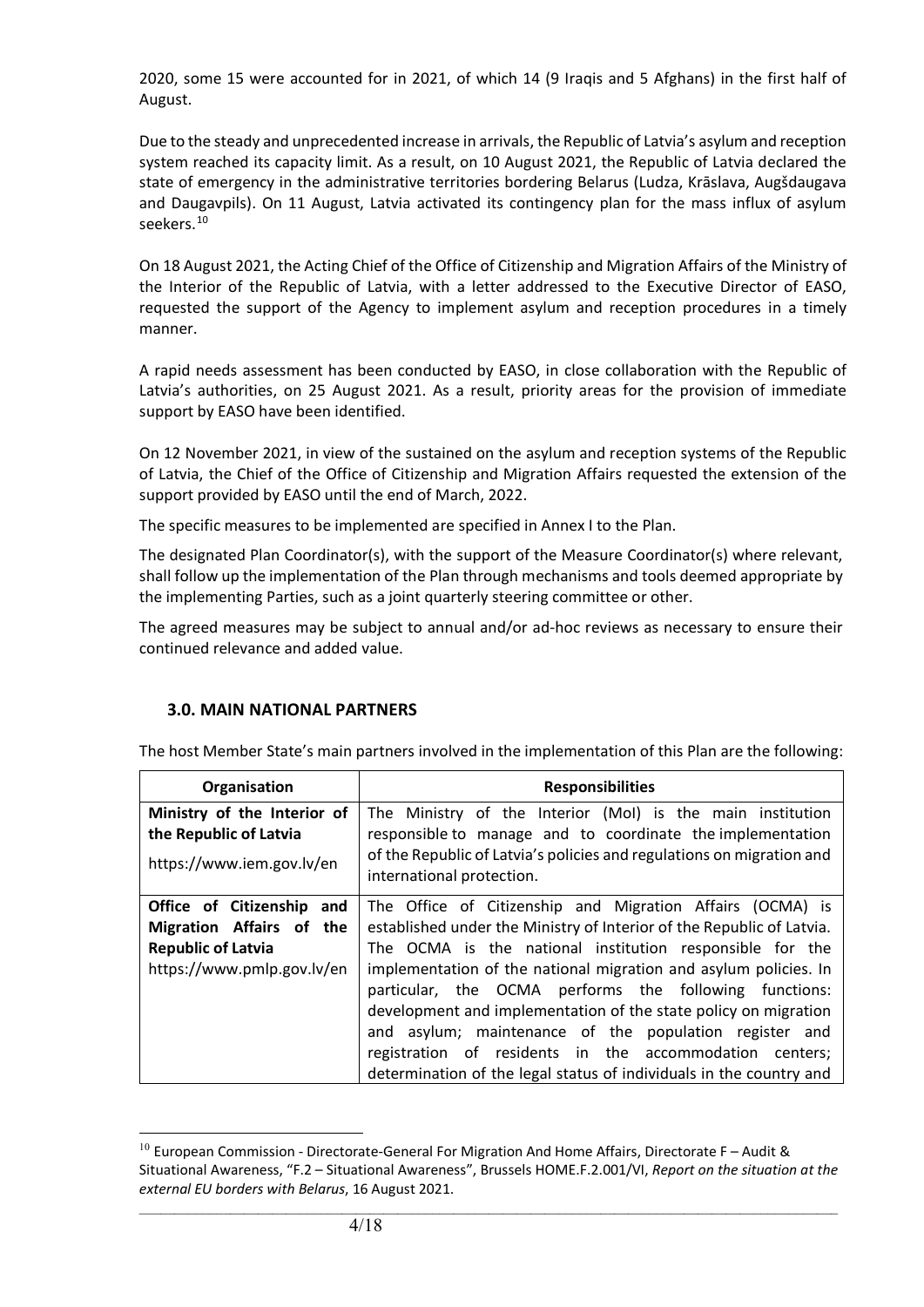| Organisation                                                                       | <b>Responsibilities</b>                                                                                                                                                                                                                                                                                                                                                                                                                                                                                                                                           |
|------------------------------------------------------------------------------------|-------------------------------------------------------------------------------------------------------------------------------------------------------------------------------------------------------------------------------------------------------------------------------------------------------------------------------------------------------------------------------------------------------------------------------------------------------------------------------------------------------------------------------------------------------------------|
|                                                                                    | naturalization; issuance of personal identification and travel<br>documents.                                                                                                                                                                                                                                                                                                                                                                                                                                                                                      |
| State Border Guard of the<br><b>Republic of Latvia</b><br>https://www.rs.gov.lv/en | The State Border Guard Service (SBG) is established under the<br>Ministry of Interior of the Republic of Latvia. The SBG is responsible<br>for the enforcement of public safety in the fields of State border<br>guard and, within the scope of competence, to manage irregular<br>migration. In this framework, the SBG implements the procedures<br>associated to the management of entry, residence, exit and transit<br>of third country nationals and stateless persons, according to the<br>provisions of the national legislation on migration and asylum. |

#### **4.0 MONITORING AND EVALUATION FRAMEWORK**

EASO is implementing a structured Monitoring and Evaluation methodology allowing evidence-based measurement of progress, corrective action-taking and reflective reviews.

In terms of monitoring, EASO is making use of a number of tools developed in order to collect input from the implementation of the Plan and to guarantee feedback in real time.

Results from the monitoring activities shall be reported through mechanisms deemed appropriate by the implementing Parties, such as steering meetings or other.

Periodic or mid-term and final (ex-post) evaluations<sup>[11](#page-4-0)</sup> can be carried out in order to take stock of lessons learned and good practices. The evaluation(s) will be conducted in line with EASO's Evaluation Framework, which is based on the European Commission's Better Regulation methodological guidelines for evaluations. They may be performed externally through engagement of evaluation specialist(s), internally by EASO staff, or a hybrid approach.

In order to ensure completeness of evaluations and to take into account the views and feedback from the Parties involved, senior and other key persons from the National Authorities of the host Member State may be invited to interviews with the evaluators or to provide feedback by alternative means. The National Authorities shall commit to supporting the evaluation process and participating in such engagements with evaluators by mutually agreed appointments.

**Upon the entry into force of the EUAA Regulation:** An evaluation report on the results of the operational and technical measures shall be submitted to the Management Board on conclusion of an evaluation. The report on the final (ex post) evaluation will be due within 60 days from the end of the Plan. For transparency and accountability purposes, evaluation report(s) may be shared publicly on the Agency's website after internal checks have been made to ensure compliance with applicable provisions in Regulation (EU) No 2018/1725<sup>[12](#page-4-1)</sup> and Regulation (EU) No 1049/2001<sup>[13](#page-4-2)</sup>.

Other monitoring and evaluation deliverables, as applicable, shall be shared with the host Member State and communicated to the EASO governance structure (e.g. Management Board members and National Contact Points) where relevant.

<span id="page-4-0"></span><sup>11</sup> Should the EUAA Regulation enter into force during the term of the Plan, a final evaluation will be mandatory and subject to a prescribed deadline in line with the applicable Articles.

<span id="page-4-1"></span><sup>12</sup> Regulation (EU) 2018/1725 of the European Parliament and of the Council of 23 October 2018 on the protection of natural persons with regard to the processing of personal data by the Union institutions, bodies, offices and agencies and on the free movement of such data, and repealing Regulation (EC) No 45/2001 and Decision No 1247/2002/EC, (OJ L 295, 21.11.2018, p. 39).

<span id="page-4-2"></span> $\_$  ,  $\_$  ,  $\_$  ,  $\_$  ,  $\_$  ,  $\_$  ,  $\_$  ,  $\_$  ,  $\_$  ,  $\_$  ,  $\_$  ,  $\_$  ,  $\_$  ,  $\_$  ,  $\_$  ,  $\_$  ,  $\_$  ,  $\_$  ,  $\_$  ,  $\_$  ,  $\_$  ,  $\_$  ,  $\_$  ,  $\_$  ,  $\_$  ,  $\_$  ,  $\_$  ,  $\_$  ,  $\_$  ,  $\_$  ,  $\_$  ,  $\_$  ,  $\_$  ,  $\_$  ,  $\_$  ,  $\_$  ,  $\_$  , <sup>13</sup> Regulation (EC) No 1049/2001 of the European Parliament and of the Council of 30 May 2001 regarding public access to European Parliament, Council and Commission documents, (OJ L 145, 31.05.2001, p. 43).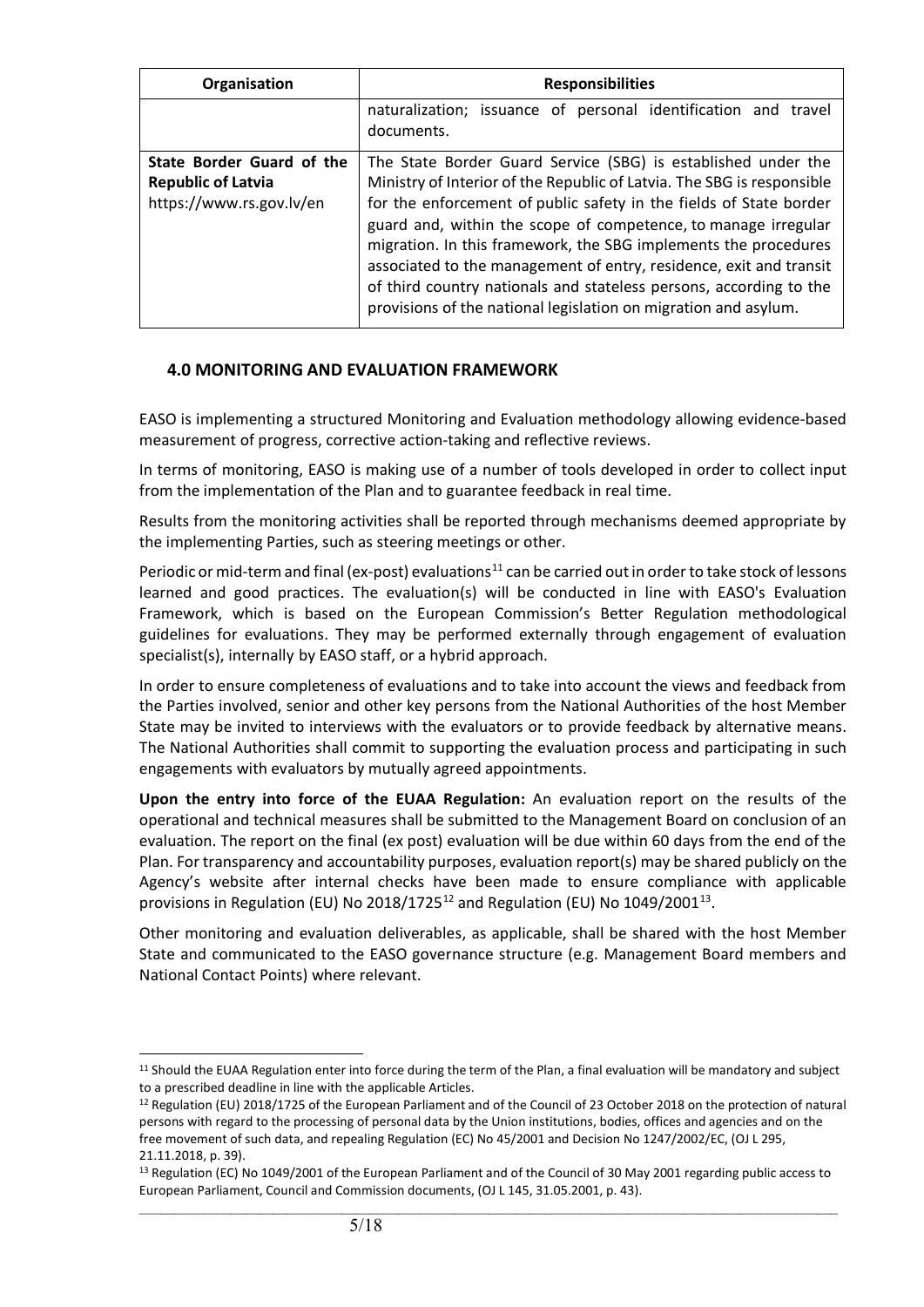#### **5.0 LEGAL FRAMEWORK**

#### **5.1 General legal basis for the Plan**

#### **Current legal basis:**

The EASO Founding Regulation, in particular Article 2 (2) and (3), (4) and (5) thereof, foresees that EASO shall provide effective operational support to Member States subject to particular pressure on their asylum systems, drawing upon all useful resources at its disposal, which may include the coordination of resources provided by the Member States, as well as technical assistance in regard to the policy and legislation of the EU in all areas having a direct or indirect impact on asylum.

The definition of particular pressure on the asylum and reception system is laid down in Article 8 of the EASO Founding Regulation.

EASO may support the Member State(s) by coordinating action to help facilitate an initial analysis of asylum applications under examination by the competent national authorities (Article 10(a)), action designed to ensure that appropriate reception facilities can be made available by the Member States, in particular emergency accommodation, transport and medical assistance (Article 10(b), and other technical and operational assistance through the deployment of asylum support teams (Article 10(c)).

The operating arrangements of the deployment of the asylum support teams are governed by Chapter 3 of the EASO Founding Regulation, and in particular Articles 13 to 23.

#### **Legal basis upon the entry into force of the EUAA Regulation:**

Regulation (EU) No 439/2010 shall be replaced for Member States bound by the EUAA Regulation in accordance with Article 72 of the draft EUAA Regulation. Regulation (EU) No 439/2010 shall be repealed with effect from the date of entry into force of the EUAA Regulation and the present operating plan shall be implemented in accordance with the Articles 1, 2, 3, 16 to 20 and 23 to 28 of the draft EUAA Regulation.

#### **5.2. Legal framework applicable to the Plan**

EASO activities performed in the context of the operational and technical assistance as identified in this Plan are in principle governed by EU law, complemented, where appropriate, by the national law of the host Member State. This includes, inter-alia, the safety and security of persons and assets participating in those EASO activities.

#### **5.3. Lawfulness and Respect for Fundamental Rights**

This Plan shall be implemented by the Parties in full compliance with the applicable law, and with full respects to human dignity. This includes, inter alia, the Charter of Fundamental Rights of the European Union, as well as the Convention Relating to the Status of refuges of 1951.

Any person contributing to EASO operational support activities and taking part in the implementation of the Plan shall respect the applicable International law, European Union law and the national law of the host Member State. They shall maintain the highest standards of integrity and ethical conduct, professionalism, respect and promotion of fundamental rights and international protection.

They are to act responsibly and proportionally to the agreed objectives. Whilst carrying out supporting functions, all personnel must not discriminate persons on grounds of sex, race, religion, ethnic origin, age or sexual orientation. All persons are expected to treat every person with courtesy, respect and due consideration for the nature of any legitimate activity in which they are engaged. To perform their duties properly, they shall serve the public interest and refrain from any activities which could undermine or compromise their independence and the appropriate performance of their duties.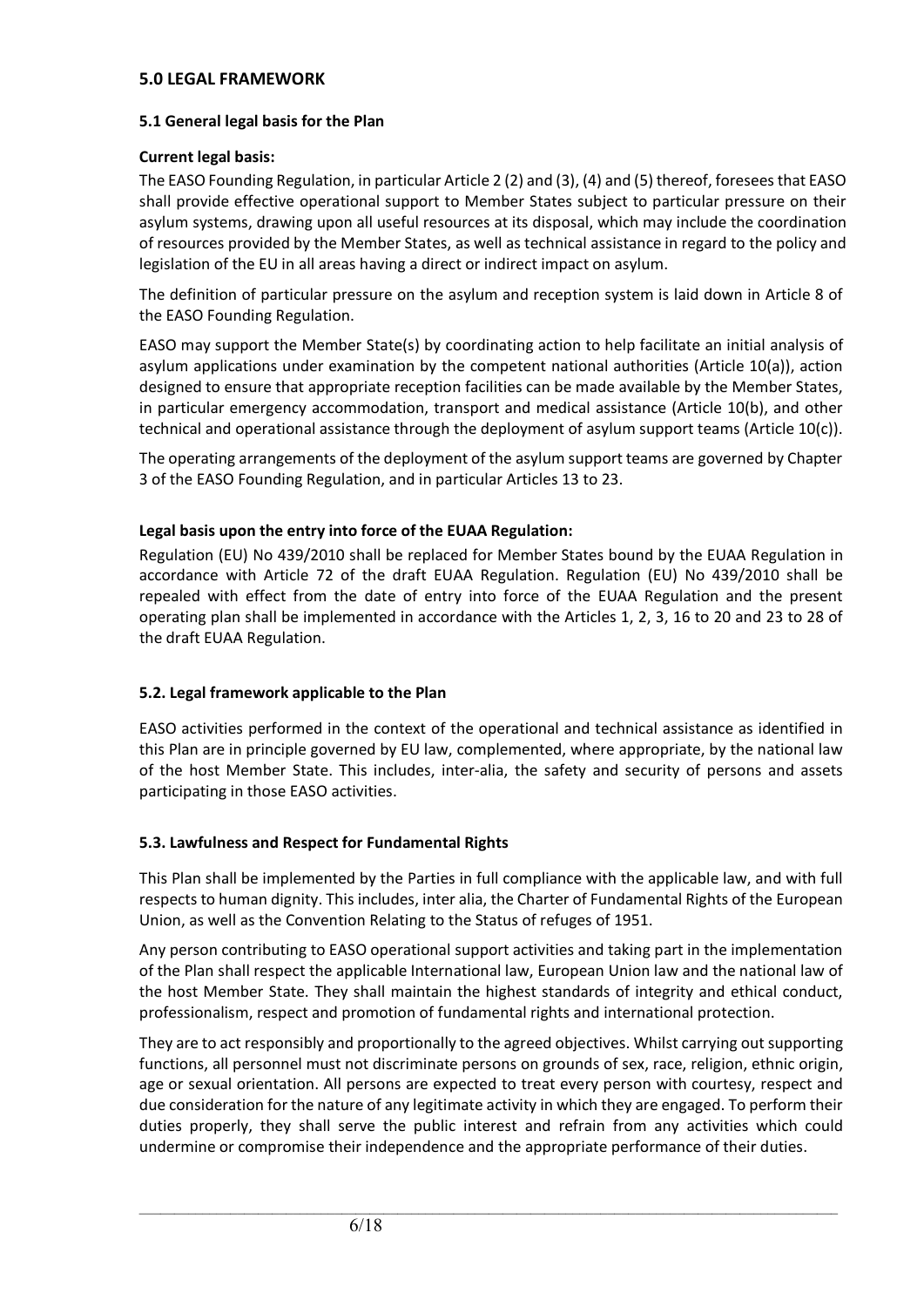During the implementation of this Plan, all personnel must apply a zero-tolerance attitude with respect to the infringement of fundamental human rights.

This obligation is particularly important when dealing with persons who are in need of international protection. To that end, participants in EASO operational support under this Plan shall comply and act in accordance with the 'EASO Code of Conduct for persons participating in EASO operational support activities'. Participants in operational support activities will be requested to sign a declaration on compliance with the EASO Code of Conduct.

Participants in EASO's operational activities who have reason to believe that a violation of the EASO Code of Conduct has occurred or is about to occur, are obliged to report the matter to the Executive Director of EASO and to the host Member State Coordinator for the Plan via the appropriate channel: [complaints\\_operations@easo.europa.eu.](mailto:complaints_operations@easo.europa.eu) Such an incident is to be reported using the **Incident Report Form (Annex II)**.

#### **Upon the entry into force of the EUAA Regulation:**

In this respect, upon the entry into force of the EUAA Regulation (and pursuant to Article 49 of the current draft thereof), a Fundamental Rights Officer shall be appointed by the Management Board from a selection of candidates proposed by the Executive Director and shall be responsible for ensuring the Agency's compliance with fundamental rights in the context of its activities and promoting the respect of fundamental rights by the Agency. The Fundamental Rights Officer shall also be in charge of implementing the complaints mechanism $^{14}$ .

Also upon the entry into force of the EUAA Regulation, any person who is directly affected by the actions of experts in the asylum support teams, and who considers that his or her fundamental rights have been breached due to those actions, or any party representing such a person, may submit a complaint in writing to the Agency through the complaints mechanism<sup>[15](#page-6-1)</sup>, set up by the Agency.

#### **5.4. Confidentiality, Public Access to Documents and Data Protection, Intellectual property rights**

Without prejudice to the public right of access to documents, as laid down in Regulation (EC)  $1049/2001^{16}$  $1049/2001^{16}$  $1049/2001^{16}$  and the EASO implementing rules on access to documents<sup>[17](#page-6-3)</sup>, all versions of this document shall be made available to the competent authorities in each EU Member State, as well as the associate countries, Iceland, Liechtenstein, Norway and Switzerland.

EASO and the host Member State shall consult each other on any requests for public access to documents relating to this Plan and treat such requests in accordance with Regulation (EC) 1049/2001 or the respective national law, whichever is applicable.

Personal data will be processed in accordance with Regulation (EC) 2018/1725 of the European Parliament and of the Council of 23 October 2018 on the protection of natural persons with regard to the processing of personal data by the Union institutions, bodies, offices and agencies and on the free movement of such data. The current Plan also takes into account the General Data Protection Regulation as updated in May 20[18](#page-6-4)<sup>18</sup> with a Corrigendum to the 2016/679 Regulation on the protection of natural persons with regard to the processing of personal data and on the free movement of such data, and repealing Directive 95/46/EC (Data Protection Directive), which is applicable to stakeholders at national level.

Whenever personal data is processed by EASO within the activities agreed in the current Plan, EASO will act as data processor on behalf of the competent authorities of the host Member State, following

<span id="page-6-0"></span><sup>&</sup>lt;sup>14</sup> As soon as it is established in the EUAA, following the entry into force of the EUAA Regulation.

<span id="page-6-1"></span><sup>&</sup>lt;sup>15</sup> As soon as it is established in the EUAA, after coming into application of the EUAA Regulation.

<span id="page-6-2"></span><sup>&</sup>lt;sup>16</sup> Regulation (EC) 1049/2001 of the European Parliament and of the Council of 30 May 2001, regarding public access to European Parliament, Council and Commission documents

<span id="page-6-3"></span><sup>&</sup>lt;sup>17</sup> Decision No. 6 of the Management Board of EASO of 20 September 2011 laying down practical arrangements regarding public access to the documents of EASO

<span id="page-6-4"></span><sup>18</sup> Corrigendum, OJ L 127, 23.5.2018, p. 2 ((EU) 2016/679)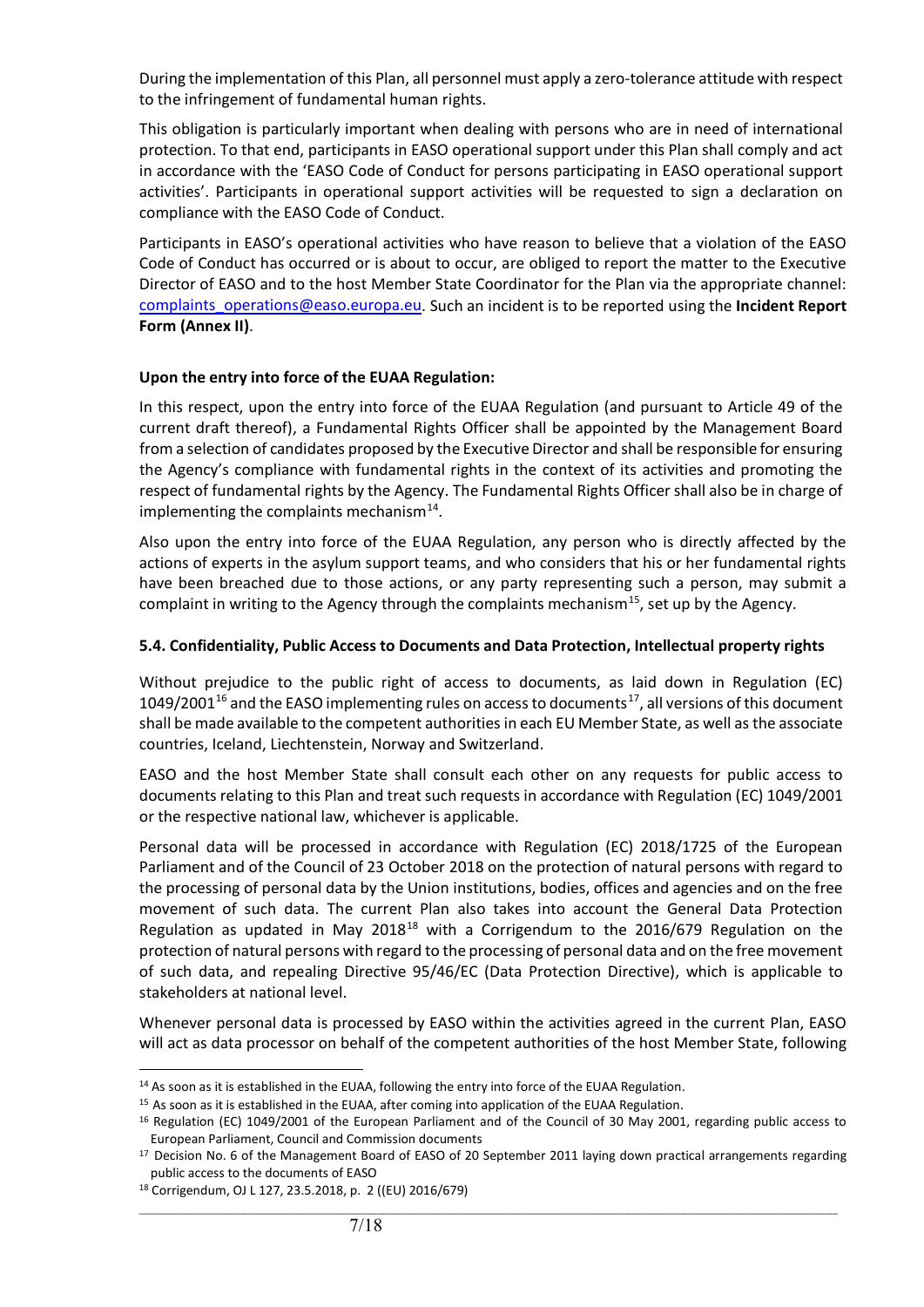the applicable EU and national laws and regulations, as well as the instructions received from the Host Member State as the data controller.

In order to perform their tasks in accordance with this Plan, participants to activities under this Plan are only allowed to access the data bases mentioned below, under section 6.

EASO will implement the necessary technical and organisational measures to ensure the security and confidentiality of the personal data it processes taking into account possible additional instructions received from the host Member State. This is to prevent any unauthorised disclosure of or access to this information.

The host Member State agrees that any personal data obtained in the course of the implementation of the Plan and by any EASO personnel working on behalf of the Member State authorities can be processed in the EASO IT systems, including cloud-based systems, exclusively under the instructions of the Member State and until an alternative system exists that can substitute the processing system used by EASO.

The host Member State also agrees to indicate a contact point in view of its role as a data controller for any data processed by EASO on behalf of the national authorities of the host Member State.

All rights in any writings or other work produced by members of asylum support teams shall be the property of EASO and/or the European Union, where such writings or work relate to activities undertaken in the context of the Plan. EASO and/or the Union acquires irrevocably ownership of the results and of all intellectual property rights, such as copyright and any other intellectual or industrial property rights, on the materials produced specifically for EASO under the Plan and incorporated in such works, without prejudice, however, to the specific rules concerning pre-existing rights on preexisting materials or other detailed rules contained in Framework Contracts concluded by EASO for purposes related to the implementation of this Plan. Selected deliverables developed under this Plan may be published.

#### **5.5. Civil and criminal liability of members of the Asylum Support Team**

Articles 21 and 22 of the EASO Founding Regulation will be applicable to all members of the asylum support teams deployed in the host Member State.<sup>[19](#page-7-0)</sup>

#### **5.6. Non-substantial changes during implementation**

The Plan aims to provide effective and flexible support to the identified needs of the host Member State. Therefore, the foreseen activities will be implemented in consideration of the changing circumstances which may occur in the international protection and reception systems in the Member States or on the ground, as well as in the context of the availability of financial resources and experts.

The implementation of measures and delivery of technical and operational assistance foreseen in the Plan may be subject to non-substantial changes that may be accommodated within the objectives of a measure, so long as they do not affect the overall EASO budget, do not require an amendment to or adaptation of the Plan, and that the host Member State is timely informed in writing.

Changes required to the agreed Input(s) and Output(s) in the framework of the Plan shall as a general rule be considered non-substantial, unless such changes require significant additional resources which cannot be accommodated within the overall EASO budget, as well as when they impact on and/or require an amendment of the agreed Outcome(s).

#### **5.7. Amendments to the Plan**

<span id="page-7-0"></span> $\_$  ,  $\_$  ,  $\_$  ,  $\_$  ,  $\_$  ,  $\_$  ,  $\_$  ,  $\_$  ,  $\_$  ,  $\_$  ,  $\_$  ,  $\_$  ,  $\_$  ,  $\_$  ,  $\_$  ,  $\_$  ,  $\_$  ,  $\_$  ,  $\_$  ,  $\_$  ,  $\_$  ,  $\_$  ,  $\_$  ,  $\_$  ,  $\_$  ,  $\_$  ,  $\_$  ,  $\_$  ,  $\_$  ,  $\_$  ,  $\_$  ,  $\_$  ,  $\_$  ,  $\_$  ,  $\_$  ,  $\_$  ,  $\_$  , <sup>19</sup> Reference to Articles 21 and 22 of the EASO Founding Regulation shall be construed as reference to Articles 26 and 27 of the draft EUAA Regulation.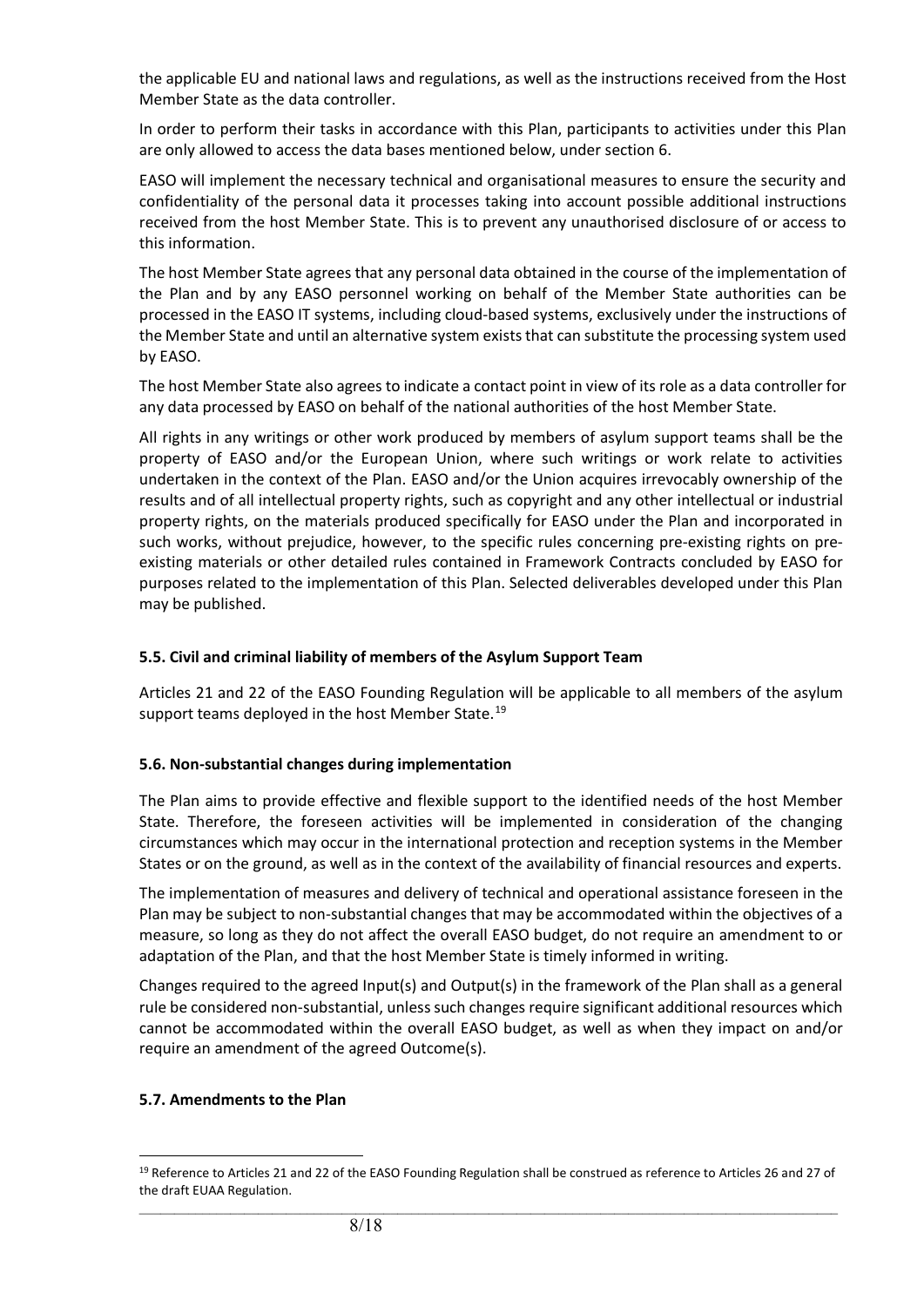Any changes that prove to require an amendment to or adaptation of the Plan, shall be agreed in writing between the Executive Director of EASO and the host Member State in line with Article 18(2) of the EASO Founding Regulation.<sup>[20](#page-8-0)</sup>

Changes to agreed Outcome(s) shall as a general rule be considered substantial changes and will be subject to an amendment.

#### **5.8. Suspension of measures and/or the Plan implementation**

After the entry into force of the EUAA Regulation, the Executive Director shall, after informing the host Member State, suspend or terminate, in whole or in part, the deployment of the asylum support teams if the conditions to carry out the operational and technical measures are no longer fulfilled or if the Plan is not respected by the host Member State or if, after consulting the Fundamental Rights Officer, it considers that there are breaches of fundamental rights or international protection obligations by the host Member State that are of a serious nature or are likely to persist.<sup>[21](#page-8-1)</sup>

#### **6.0 IMPLEMENTATION AND COORDINATION STRUCTURE**

This chapter describes the various conditions for and aspects of support to the authorities of the host Member State in the framework of the Plan.

#### **6.1. Organisational Pre-Conditions**

#### **The host Member State will:**

- designate an overall Plan Coordinator, as well as a specific Measure Coordinator for each measure stipulated in the Plan.
- grant appropriate access rights for the members of asylum support teams and EASO representatives to all relevant databases and provide the relevant parties with the required information and data in the context of the implementation of this Plan.
- facilitate the provision of appropriate working space.

Every effort shall be made by the Parties to provide suitable working conditions and, where required, working place for the participants in the activities implemented in the framework of the Plan.

Minimum working and security conditions are considered as organisational pre-conditions.

As far as operationally feasible, and where relevant, the working files shall be made available by the host Member State in English (unless otherwise agreed).

The host Member State shall provide EASO with information on the implementation of the Plan through timely input to the Early warning and Preparedness System and the delivery of tailored information on the execution of measures agreed in the Plan.

#### **EASO will:**

- designate an overall Plan Coordinator (also referred to as Union Contact Point in accordance to Article 20 of EASO Regulation), as well as a specific Measure Coordinator for each measure stipulated in the Plan.
- provide technical support to experts participating in this Plan with the aim of ensuring that all deliverables make good use of the expertise and information already available to EASO.

<span id="page-8-0"></span><sup>&</sup>lt;sup>20</sup> Reference to Article 18(2) of the EASO Founding Regulation shall be construed as reference to Article 18(5) of the draft EUAA Regulation.

<span id="page-8-1"></span><sup>&</sup>lt;sup>21</sup> In accordance with Article  $18(6)(c)$  of the draft EUAA Regulation.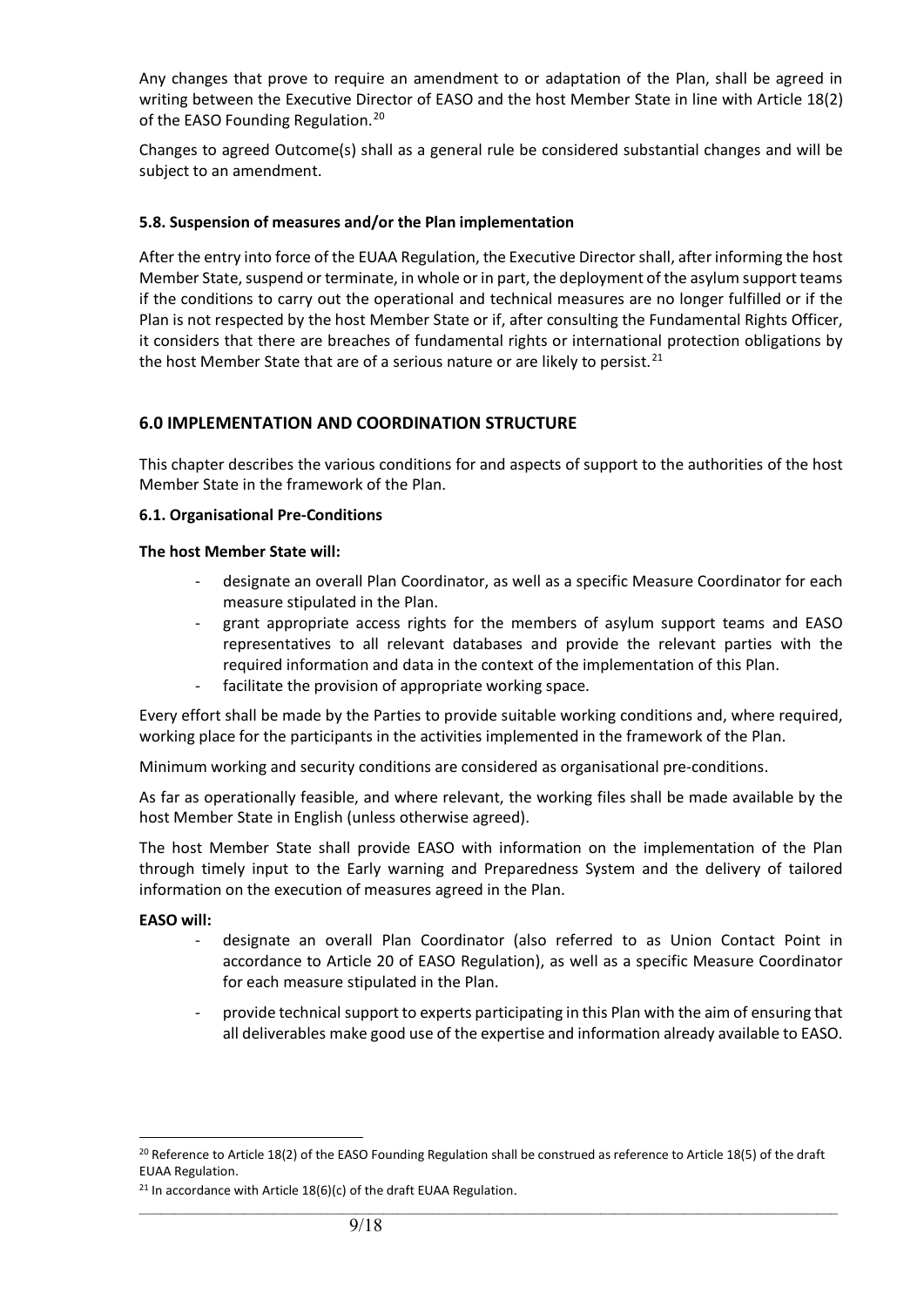provide the technical equipment required for the work of the asylum support teams and reimburse costs incurred by persons participating in the support activities deployed by EASO in the framework of this Plan, according to the applicable EASO rules.

#### **6.2. Conditions for Deployment**

General rules and conditions for deployment are published on the following platforms, which the experts/asylum support team members are obliged to consult:

- EASO Operational Deployment Management System (ODMS)
- EASO country-specific operations platforms. These platforms are made available to members of asylum support teams upon their deployment, allowing for preparation for deployment and daily implementation of their tasks.
- Other appropriate communication tools may be used as necessary.

The platforms contain relevant information, such as:

- $\circ$  special instructions for the members of asylum support teams, including databases that they are authorised to consult;
- o description of specific tasks, workflows and procedures, as relevant;
- $\circ$  location in the host Member State where the asylum support teams will be deployed;
- $\circ$  logistical arrangements including information on working conditions, practical information concerning location of deployment and related workflows, etc.;
- $\circ$  equipment that members of asylum support teams may carry in the host Member State, transport and other logistics;
- o other specific instructions and provisions as necessary.

Relevant thematic pages of the EASO Information and Documentation System concerning the asylum and reception system of the host Member State, including information on relevant practices, legislation, case law and statistical background may be consulted.

The host Member State shall contribute to information concerning its asylum and reception systems, including information on relevant practices, legislation, case law and statistical background.

The host Member State and EASO will provide experts with information on the general state of play with regard to the procedures for international protection and reception in the host Member State and specific information about the state of play of the deliverables as necessary for the specific measures on a continuous basis. Specific asylum support team deployment details may be provided under each measure, where relevant.

#### **6.3. Composition of asylum support teams**

#### **Under the EASO Founding Regulation**:

The asylum support teams may consist of the following categories of resources, being members of the asylum support teams:

- a) Member States experts, i.e. experts made available through contributions to the Asylum Intervention Pool by EU Member States via national expert pools on the basis of defined profiles, in accordance with Article 15 of the EASO Founding Regulation;
- b) Associate Countries experts, i.e. experts considered to be Member States experts, made available through contributions to the Asylum Intervention Pool by associate countries referred to in Article 49 of the EASO Founding Regulation, with which the European Union has an arrangement in place on the modalities of its participation in EASO's work. Currently such arrangements have been concluded with the Kingdom of Norway, the Principality of Liechtenstein, the Swiss Confederation, and the Republic of Iceland;
- c) Individual experts, i.e. experts considered to be Member States experts, made available through contributions to the Asylum Intervention Pool by EU Member States via national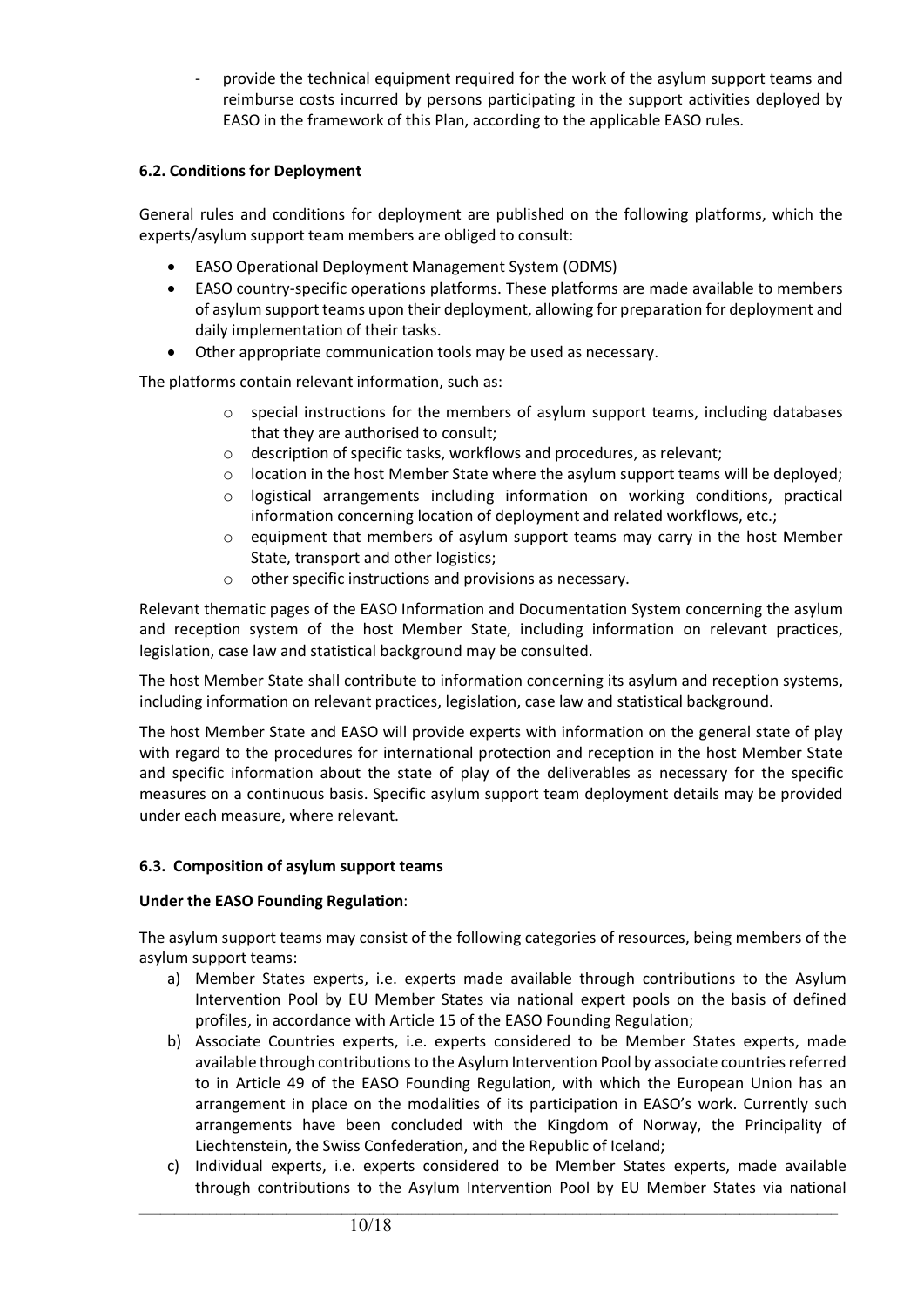expert pools on the basis of defined profiles, in accordance with Article 15 of the EASO Founding Regulation, but whereby the Member State does not have an employment relationship with the individual expert;

- d) EASO staff members, i.e. statutory staff employed by the Agency (temporary and contract staff) subject to the Staff Regulations of Officials and the Conditions of Employment of Other Servants of the European Union<sup>[22](#page-10-0)</sup>;
- e) Seconded National Experts (SNEs), i.e. experts employed by a national, regional or local public administration of an EU Member State or an associate country or by a public inter-governmental organisation and seconded to the Agency<sup>[23](#page-10-1)</sup> for the provision of support to its operational activities;
- f) Experts on contract, i.e. individuals providing services in relation to the Plan upon conclusion of a public contract between the Agency and the legal entity with which these individuals have an employment and/or contractual relationship, including temporary agency workers, or with remunerated external experts in line with Article 93 of EASO Financial Regulation<sup>[24](#page-10-2)</sup>.

The implementation of the Plan shall be based on the common understanding that the provision of resources, other than EASO (statutory) staff, to be deployed for the purposes described above can under no circumstances lead per se to the establishment of an employment relationship between EASO and the members of the asylum support teams. Throughout the duration of the deployment of the asylum support teams in the activities undertaken in the context of the present Plan, the employer of the asylum support team members is and remains their employer.

#### **Upon the entry into force of the EUAA Regulation**:

The asylum support teams may be composed of the following resources:

- i. The Agency's staff members, i.e. statutory staff employed by the Agency subject to the Staff Regulations of Officials and the Conditions of Employment of Other Servants of the European Union $^{25}$  $^{25}$  $^{25}$ ;
- ii. Member States experts, including Member State experts made available through the Asylum Reserve Pool;
- iii. Associate Countries experts, i.e. experts made available through contributions to the Asylum Intervention Pool by associate countries referred to in Article 34 of the draft EUAA Regulation, with which the European Union has an arrangement in place on the modalities of its participation in EASO's work;
- iv. Seconded National Experts (SNEs), i.e. experts employed by a national, regional or local public administration of an EU Member State or an associate country or by a public inter-governmental organisation and seconded to the Agency<sup>[26](#page-10-4)</sup> for the provision of support to its operational activities;
- v. Other experts not employed by the Agency: Experts on contract, i.e. individuals providing services in relation to the Plan upon conclusion of a public contract between the Agency and the legal entity with which these individuals have an employment and/or contractual relationship, including temporary agency workers, or with remunerated external experts in line with Article 93 of EASO Financial Regulation<sup>[27](#page-10-5)</sup>.

<span id="page-10-0"></span><sup>&</sup>lt;sup>22</sup> As laid down by Council Regulation (EEC, Euratom, ECSC) No 259/68, OJ L 56, 4.3.1968, p.1

<span id="page-10-1"></span> $^{23}$  By virtue of Decision No 01 of the Management Board of EASO of 25 November 2010 laying down rules on the secondment of national experts (SNE) to the European Asylum Support Office (ref. number: EASO/MB/2010/03).

<span id="page-10-2"></span> $24$  Article 93 of Management Board Decision No 54 of 14 August 2019 on the EASO Financial Regulation (as amended by Management Board Decision No 74 of 28 July 2021). The MB Decision nr 54 of 14 August 2019 remains in force despite EASO being replaced by the EUAA. Any references in the EASO Financial Regulation to 'EASO' or the 'EASO Regulation', should therefore be construed as references to the 'EUAA' or equivalent provisions in the 'EUAA Regulation', respectively.

<span id="page-10-3"></span><sup>&</sup>lt;sup>25</sup> As laid down by Council Regulation (EEC, Euratom, ECSC) No 259/68, OJ L 56, 4.3.1968, p.1.

<span id="page-10-4"></span><sup>&</sup>lt;sup>26</sup> Decision No 01 of the Management Board of EASO of 25 November 2010 laying down rules on the secondment of national experts (SNE) to the European Asylum Support Office (ref. number: EASO/MB/2010/03).

<span id="page-10-5"></span><sup>&</sup>lt;sup>27</sup> Article 93 of Management Board Decision No 54 of 14 August 2019 on the EASO Financial Regulation (as amended by Management Board Decision No 74 of 28 July 2021). The MB Decision nr 54 of 14 August 2019 remains in force despite EASO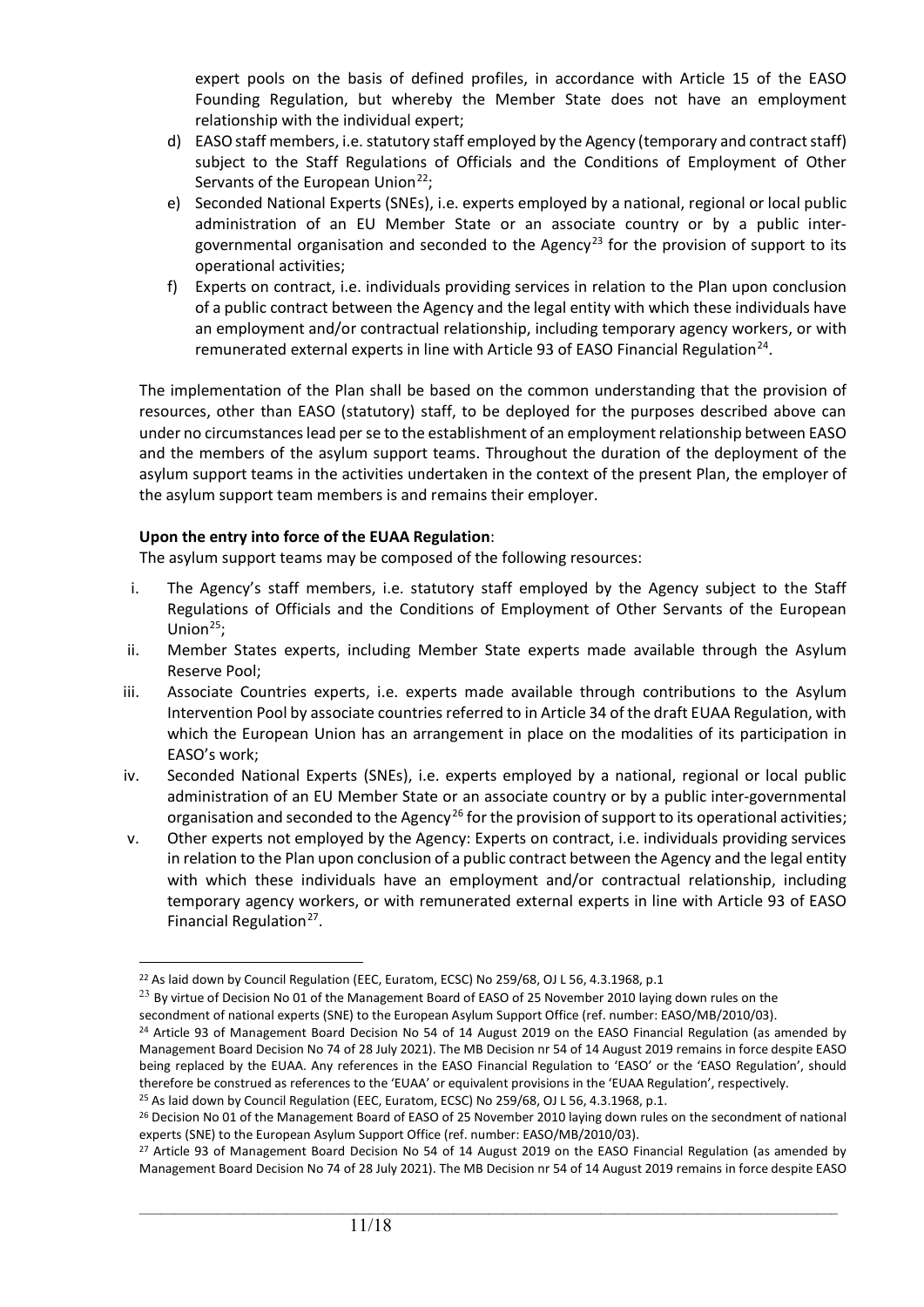The implementation of the Plan shall be based on the common understanding that the provision of resources, other than EUAA (statutory) staff, to be deployed for the purposes described above can under no circumstances lead *per se* to the establishment of an employment relationship between EUAA and the members of the asylum support teams. Throughout the duration of the deployment of the asylum support teams in the activities undertaken in the context of the present Plan, the employer of the asylum support teams members is and remains their employer.

# **7.0 SECURITY AND SAFETY**

The principles of EASO's Security Governance Framework<sup>[28](#page-11-0)</sup> are based on the security principles contained in the Commission's security rules. That Commission Decision 443/2013 on the security in the Commission defines that security shall be based on the principles of legality, transparency, proportionality and accountability.

The safety and security of persons participating in EASO activities under the Plan falls under the overall legal framework of the host Member State and shall be provided by the respective authorities legally responsible and accountable for the public order and security and safety on the territory of that Member State.

EASO will endeavor to support the identification of required security and safety measures and the implementation of those that are under its remit, both legally and functionally, in close cooperation with the MS security responsible (see relevant definition in Section 7.1 below).

To that end:

- Standard security and safety requirements, identified herewith, shall apply as a general rule.
- Specific security and safety requirements for the Plan, to be identified jointly by EASO and the host Member State security responsible, shall be established in an annex to this plan.
- The safety and security measures shall be identified jointly on a basis of field assessment visits.

#### **7.1. Standard security requirements**

The standard security and safety requirements are rather pertaining to elements to be present in the implementation of the Plan, not to minimum security standards:

- Both the host Member State on one side and EASO on the other shall appoint a single point of contact responsible for security matters under the Plan both at central and local level (hereafter 'security responsible').
- The host Member State shall ensure that the working conditions for the performance of the activities under the Plan are compliant with the national occupational health and safety norms and regulations.
- A pre-deployment briefing programme, drafted in close cooperation with the respective national authorities, focusing both on general security rules and awareness, as well as on specific security aspects for each deployment will be provided. With regards to the decentralised nature of deployments, the use of e-learning and other distance-based training techniques should be considered.
- Emergency (evacuation) plan. Certain operational activities, such as operations in field locations, require that staff shall have clear guidance and training on how to evacuate quickly in case of emergencies. In a more general context, there could be a need to evacuate from the operational area as well. Emergency plans shall be drafted and maintained up-to-date by the

<span id="page-11-0"></span>being replaced by the EUAA. Any references in the EASO Financial Regulation to 'EASO' or the 'EASO Regulation', should therefore be construed as references to the 'EUAA' or equivalent provisions in the 'EUAA Regulation', respectively. <sup>28</sup> Decision of the Executive Director No 61 of 12 April 2021 on the Security Governance Framework.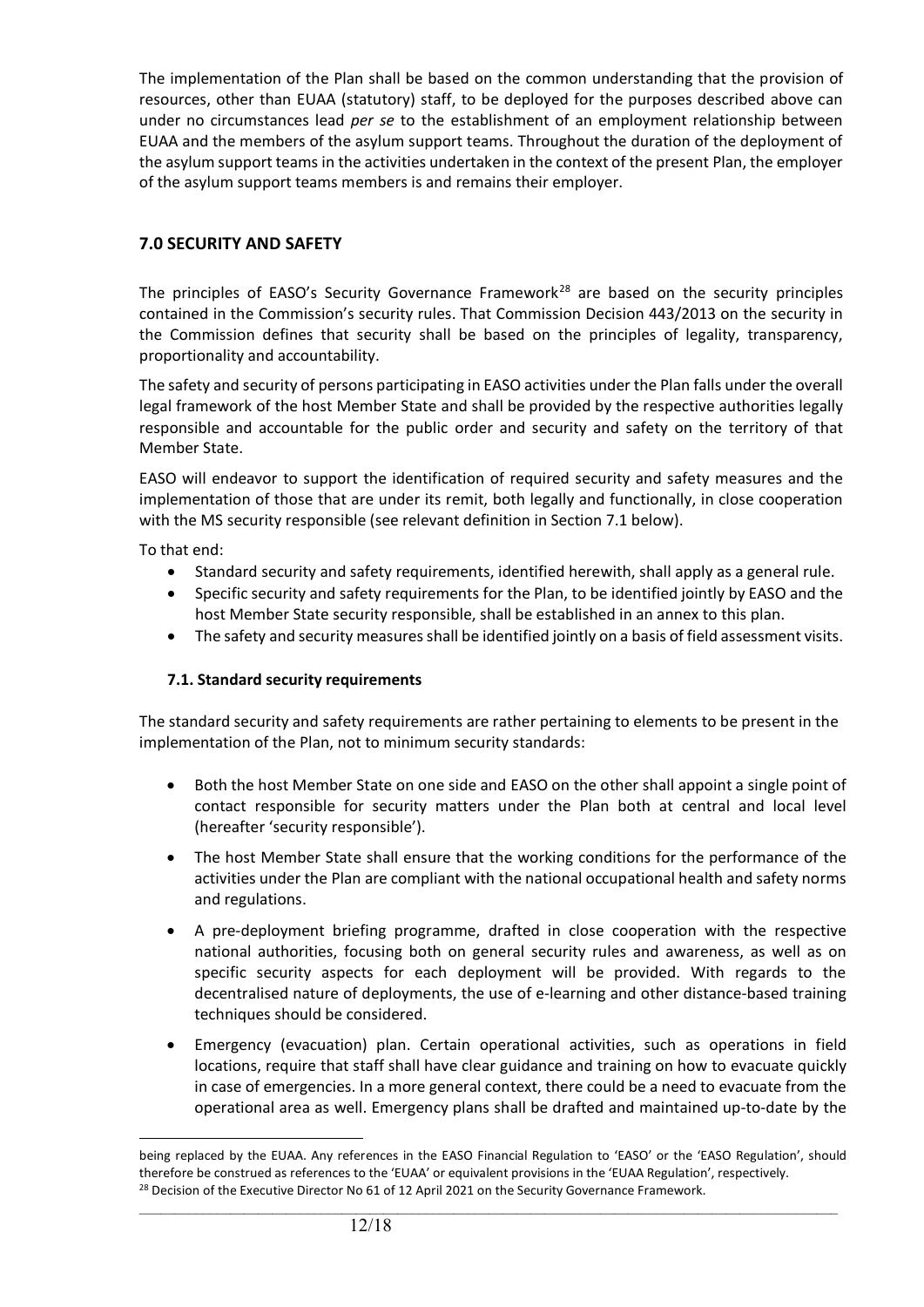competent authority/person(s), whereas they shall be made available to the concerned parties and exercised regularly. A security responsible shall maintain updated information on the availability of evacuation plans and routes.

- Communication tools. As considered relevant by the EASO Security sector, EASO operational staff shall have access to independent radio communication equipment. If possible, the equipment shall be interoperable with the local law enforcement in charge of the security of the operation.
- Security of information. Sensitive non-classified and classified information shall be protected adequately, in accordance with the applicable legal framework<sup>[29](#page-12-0)</sup>. EASO's security responsible shall be involved in supporting the proper classification of relevant information.
- Security of IT and communication equipment. EASO IT equipment is adequately prepared to protect the information level it has been foreseen to process.
- Personal security behavior shall be included in the pre-deployment training, led by operational teams and performed for the experts during the first days of arrival to the operational area. This may refer to the EASO Code of Conduct as well.
- Reporting security incidents from the operational area to the EASO HQ is essential to ensure an overview of the overall security management is maintained.

#### **7.2. Specific security and safety requirements**

• Specific security and safety requirements for the implementation of the Plan shall be defined on the basis of a pre-deployment security assessment visit with the aim of identification of specific potential risks, identification of mitigation measures and communication of those measures to the Member State and involved stakeholders, prior to the deployment of asylum support teams.

#### **7.3. Suspension of operational activities on security and safety grounds**

EASO reserves the right to suspend operational activities on the basis of current risk assessment(s), while keeping informed the host Member State on the findings and identified mitigating measures required for resumption**.**

The host Member State may also suspend temporarily, in whole or in part, the implementation of operational activities in case of serious imminent safety and security incidents, developments, or as mitigating or preventive measures or direct threats to personnel, activities or physical presence. The EASO Plan Coordinator and the EASO security responsible shall be informed without delay.

The Parties will agree on conditions for resumption as soon as possible.

#### **7.4. Security incident reporting**

Any participant in EASO's operational activities who becomes aware of a(n) (impending) incident related to the security and safety of persons, assets or premises is obliged to report the matter to the Executive Director of EASO and to the Host Member State Coordinator for the Plan via the appropriate channel: security incidents operations@easo.europa.eu. Such an incident is to be reported using the **Security Incident Report Form (Annex III)**.

<span id="page-12-0"></span><sup>&</sup>lt;sup>29</sup> Including, *inter alia*, the security principles contained in Commission Decision (EU, Euratom) 2015/444.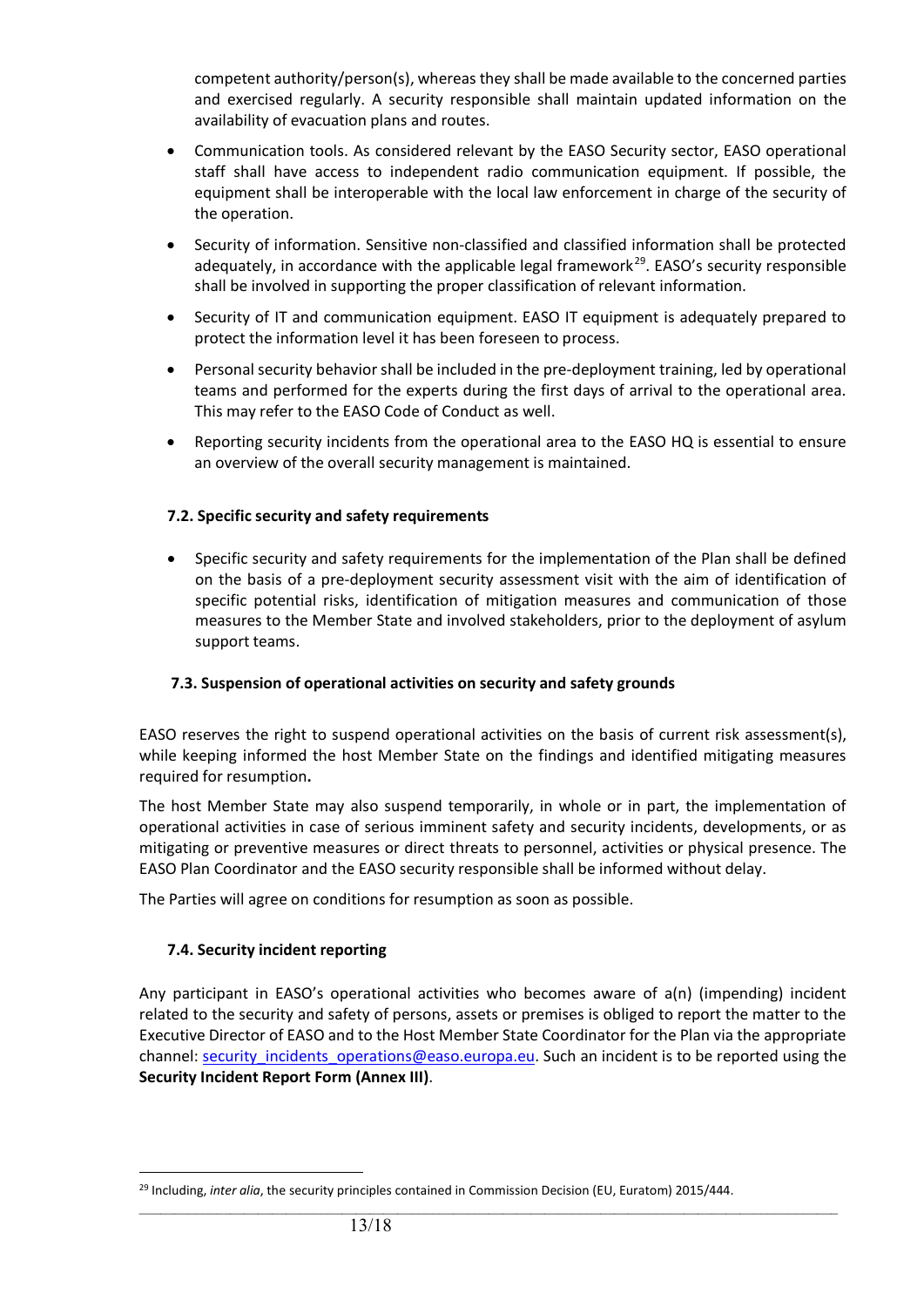#### **8.0. COMMUNICATION**

The Executive Director will designate the Union Contact Point referred under Article 20 of the EASO Regulation, who acts as an interface between EASO, the host Member State, and the members of the asylum support teams. The Union Contact Point provides assistance, on behalf of EASO, on all issues relating to the conditions of deployment of the asylum support teams, monitors the correct implementation of the Plan, and reports to EASO on all aspects of the asylum support teams' deployment. Upon entry into force of the EUAA Regulation, the Union Contact Point will assume the functions of Coordinating Officer.

The host Member State and the Union Contact Point will manage the exchange of information concerning the tasks under the Plan.

During the implementation of this Plan, members of asylum support teams shall be briefed regularly on the current situational and operational developments to address challenges and identify improvements.

Particular attention shall be paid to the need to continuously develop, improve and make available EASO support tools. Should such need be identified or changed during the Plan implementation, it shall be communicated to EASO for further consideration.

EASO will maintain close cooperation and communication with the relevant stakeholders. EASO will also provide information to its partners (i.e. the European Commission, concerned EU Agencies, and international organisations) about the operational activities, as appropriate and in line with EASO transparency and communication policies. The timing and content of communication with the media shall be agreed upon between EASO and the host Member State.

Where relevant, the two Parties will facilitate media coverage to ensure a wider dissemination and visibility of results.

As a publicly funded EU body, the Agency is accountable for and committed to transparency for the public resources it makes use of.

In this regard, the Agency may brand its operational activities to ensure appropriate visibility. This includes the application of fixed branding and use of visibility items, such as on, but not limited to, containers and premises, as well as in offices where the Agency provides operational and technical assistance. It also includes the branding of mobile assets which it may deploy, including vehicles.

Such branding may also include visibility clothing and materials worn by personnel deployed by the Agency in order to identify their association to, or funding by, the Agency.

In specific cases, the Agency and the respective national authority/ies may agree on co-branding of visibility clothing and/or materials, in line with the visual identity rules and guidelines of both/all parties.

#### **9.0. COOPERATION WITH OTHER STAKEHOLDERS**

#### **9.1. Cooperation with the European Commission**

All activities under this Plan will be closely coordinated with the host Member State and in close cooperation with the European Commission as well as with the other EU Agencies.

 $\_$  ,  $\_$  ,  $\_$  ,  $\_$  ,  $\_$  ,  $\_$  ,  $\_$  ,  $\_$  ,  $\_$  ,  $\_$  ,  $\_$  ,  $\_$  ,  $\_$  ,  $\_$  ,  $\_$  ,  $\_$  ,  $\_$  ,  $\_$  ,  $\_$  ,  $\_$  ,  $\_$  ,  $\_$  ,  $\_$  ,  $\_$  ,  $\_$  ,  $\_$  ,  $\_$  ,  $\_$  ,  $\_$  ,  $\_$  ,  $\_$  ,  $\_$  ,  $\_$  ,  $\_$  ,  $\_$  ,  $\_$  ,  $\_$  ,

#### **9.2. Cooperation with UNHCR**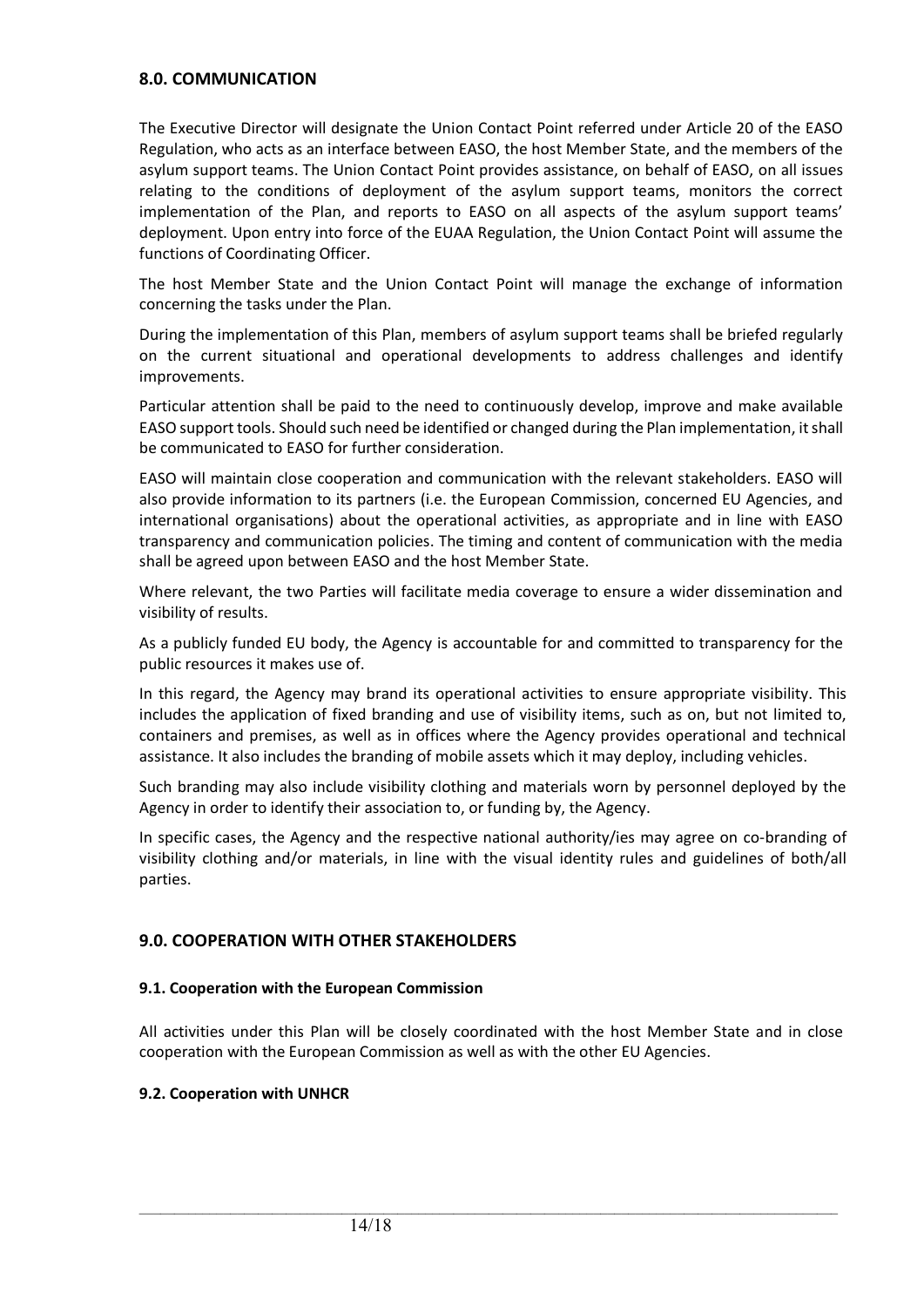In accordance with Article 50 of the EASO Regulation<sup>30</sup>, EASO aims at a coherent and complementary continuation of the fruitful cooperation with UNHCR. The Union Contact Point will liaise with the UNHCR office in the host Member State for a continuous cooperation and coordination of practical activities agreed with the host Member State under the current Plan.

#### **9.3. Cooperation with IOM**

In accordance with Article 52 of the EASO Regulation, in July 2019 EASO signed a working arrangement with IOM to establish a cooperation framework covering the relevant areas of common work and interest setting objectives and principles of such cooperation. Therefore, the Union Contact Point will liaise with the IOM office in the host Member State for a continuous cooperation and coordination of practical activities agreed with the host Member State under the current Plan and in accordance with the working arrangement.

<span id="page-14-0"></span> $\_$  ,  $\_$  ,  $\_$  ,  $\_$  ,  $\_$  ,  $\_$  ,  $\_$  ,  $\_$  ,  $\_$  ,  $\_$  ,  $\_$  ,  $\_$  ,  $\_$  ,  $\_$  ,  $\_$  ,  $\_$  ,  $\_$  ,  $\_$  ,  $\_$  ,  $\_$  ,  $\_$  ,  $\_$  ,  $\_$  ,  $\_$  ,  $\_$  ,  $\_$  ,  $\_$  ,  $\_$  ,  $\_$  ,  $\_$  ,  $\_$  ,  $\_$  ,  $\_$  ,  $\_$  ,  $\_$  ,  $\_$  ,  $\_$  , <sup>30</sup> Reference to Article 52 of the EASO Regulation shall be construed as reference to Article 38 of the draft EUAA Regulation.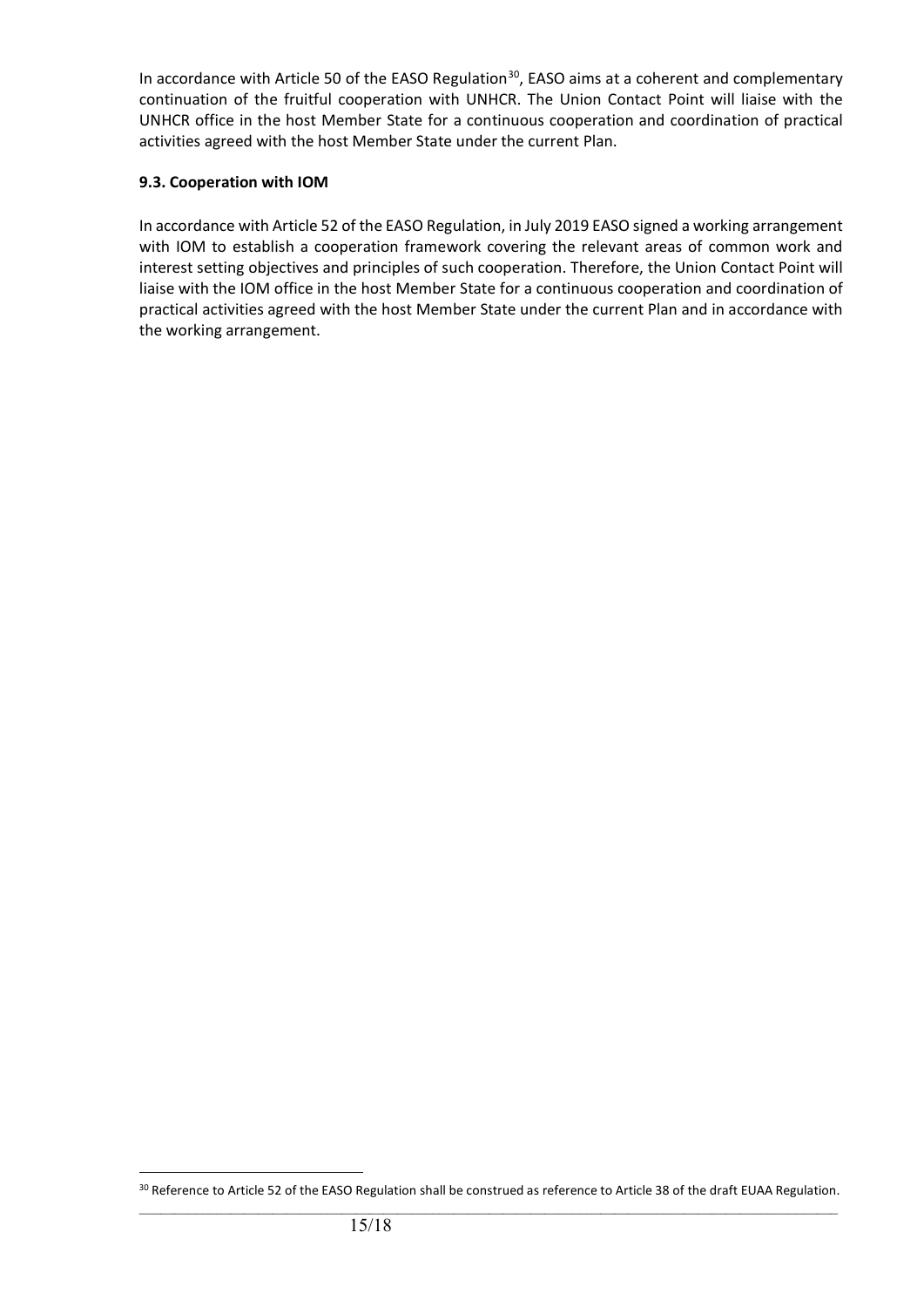#### **Measure LV-AS-REC 1: Asylum and Reception Support**

**Outcome:** *Effectiveness and efficiency in processing asylum applications and in the provision of reception services for applicants of international protection are improved*

#### **Measure Indicator:**

- 1. Percentage of cases processed with EASO support
- 2. Percentage of reception sites where reception procedures are implemented with EASO support

**Measure Target:** To be defined after conclusion of the Inception Phase

| <b>Responsible Authorities</b> | Office of Citizenship and Migration Affairs under the Ministry of<br>$\bullet$<br>the Interior of the Republic of Latvia.                                                                                                                                                                                                                                           |
|--------------------------------|---------------------------------------------------------------------------------------------------------------------------------------------------------------------------------------------------------------------------------------------------------------------------------------------------------------------------------------------------------------------|
| <b>Preconditions</b>           | Republic of Latvia's authorities appoint focal points to liaise with<br>٠<br>EASO and ensure effective operational coordination, quality<br>assurance and implementation.<br>A bi-directional data sharing procedure is in place between EASO<br>$\bullet$<br>and the Republic of Latvia's authorities to measure the impact of<br>the intervention.                |
| <b>Outputs</b>                 | LV-AR 1.0 Enhanced capacity of the Office of Citizenship and<br><b>Migration Affairs to manage asylum procedures</b>                                                                                                                                                                                                                                                |
|                                | LV-AR 1.1 Enhanced capacity of the Office of Citizenship and<br><b>Migration Affairs to manage reception procedures</b>                                                                                                                                                                                                                                             |
| Description of the<br>actions  | LV-AR 1.0 Enhanced capacity of the Office of Citizenship and<br><b>Migration Affairs to manage asylum procedures</b>                                                                                                                                                                                                                                                |
|                                | Action 1.0.1 Provide support to the Office of Citizenship and<br>Migration Affairs in managing asylum procedures, in particular in<br>the following areas: conducting asylum interviews, notification of<br>decision, provision of legal aid.<br>Action 1.0.2 Provide support through the delivery of training to<br>$\bullet$<br>new and experienced case officers |
|                                | LV-AR 1.1 Enhanced capacity of the Office of Citizenship and<br><b>Migration Affairs to manage reception procedures</b>                                                                                                                                                                                                                                             |
|                                | Action 1.1.1 Provide support to the Office of Citizenship and<br>$\bullet$<br>Migration Affairs in managing reception procedures, particularly in<br>the area of information provision.                                                                                                                                                                             |
| <b>Inputs</b>                  | Indicative number of the following inputs:<br>Human resources:<br>Field Support Officer: Up to 1<br>Member States Expert: Up to 1<br>Interpreters to support asylum and reception procedures: Up to 20                                                                                                                                                              |
|                                | For All:<br>• Equipment, material and operational support where required for<br>the joint EASO and national authorities' activities                                                                                                                                                                                                                                 |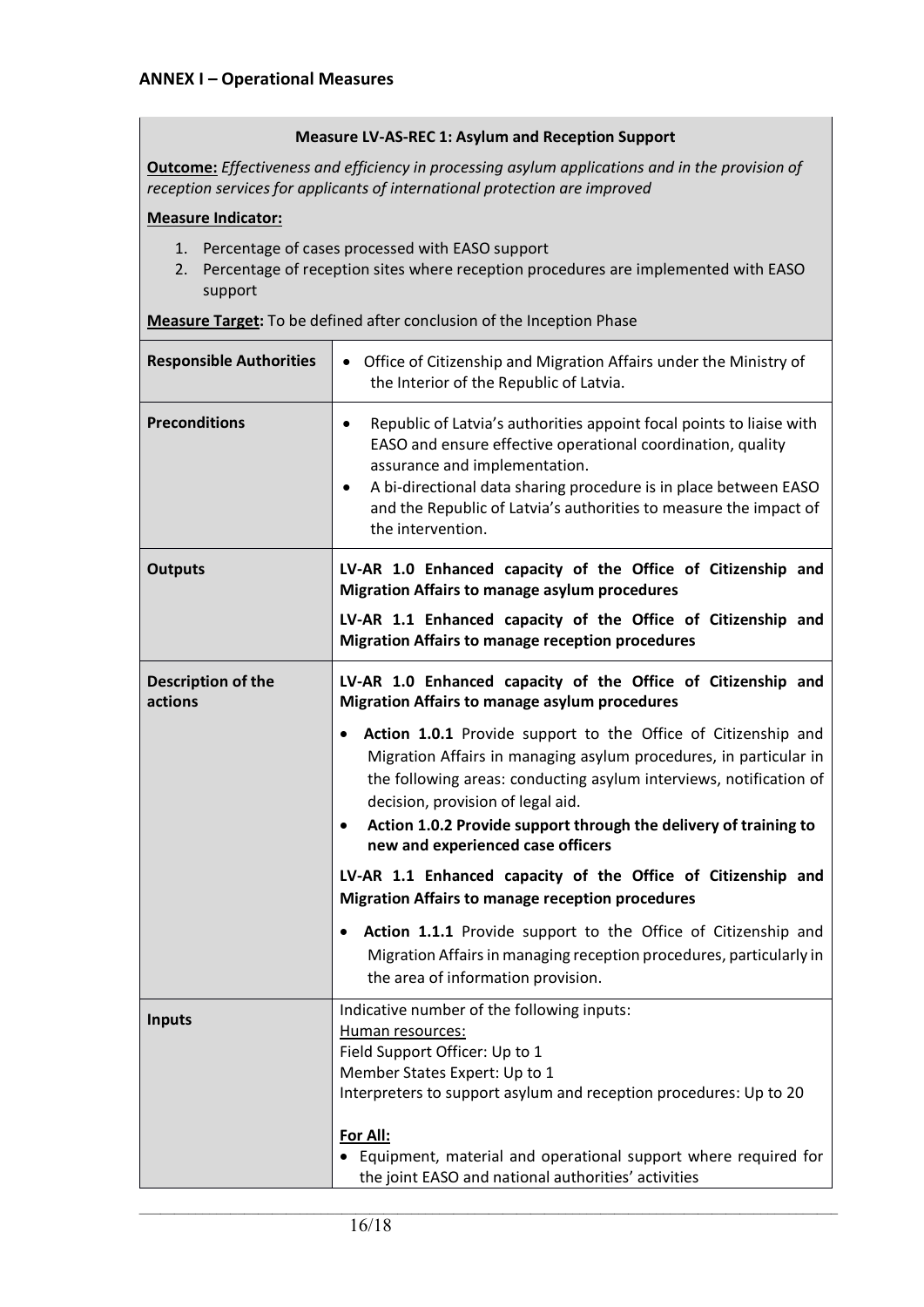# **ANNEX II - Incident Report Form**

# **[CONFIDENTIAL] Incident Report**

| Location:                           |  |
|-------------------------------------|--|
| Date:                               |  |
| Name of EASO staff:                 |  |
| <b>Name of responsible National</b> |  |
| <b>Authority Authorised</b>         |  |
| <b>Representative:</b>              |  |

Date of incident:

Information on the incident: